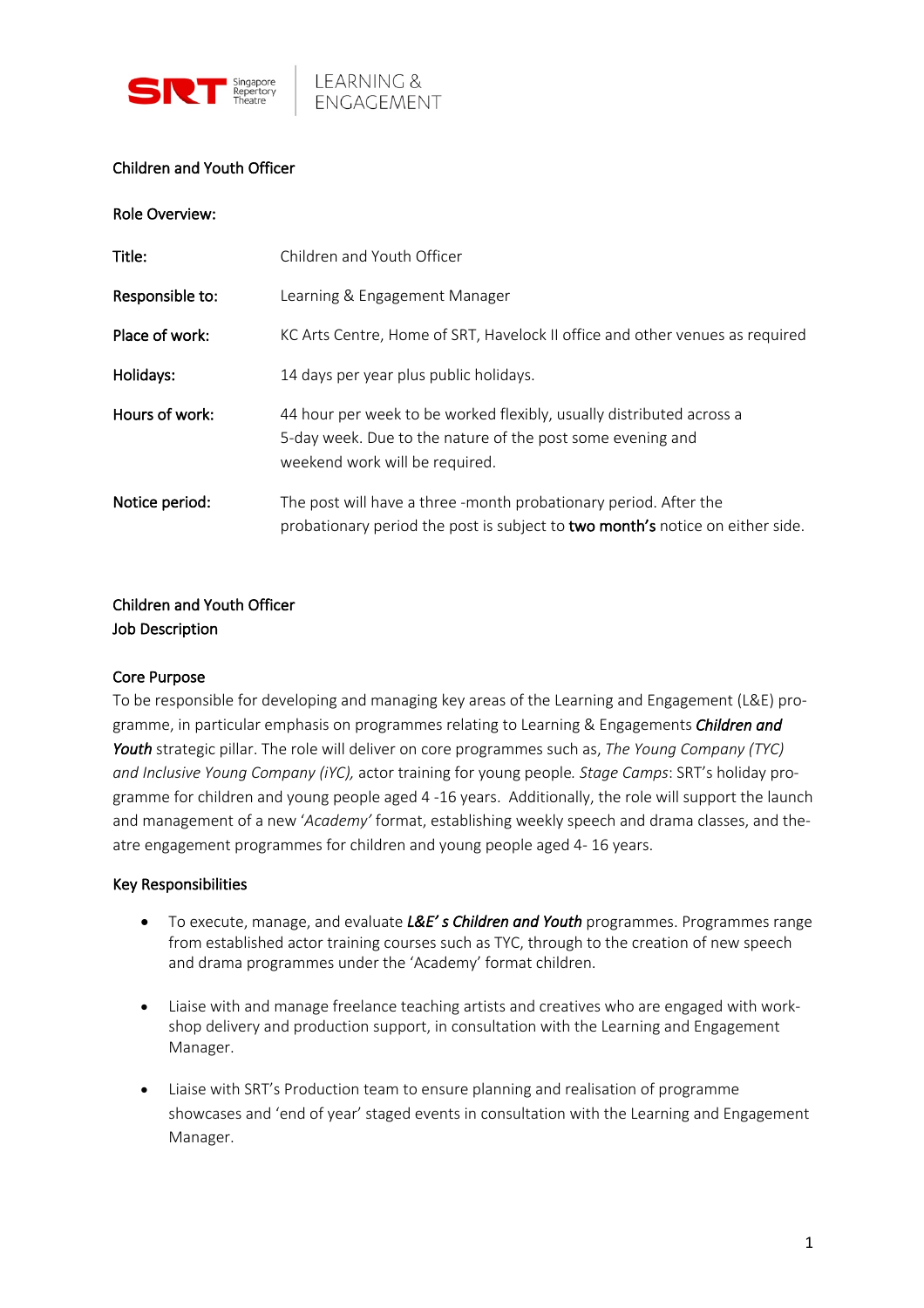

- As appropriate, support the planning and delivery of workshop content alongside the Learning & Engagement Team
- To keep abreast of local and international children and youth participation initiatives within the arts sector
- To support development *of L&E's Children and Youth* partnerships with new and associated organisations and institutes both locally and internationally
- To support Marketing of associated projects, hosting sales meeting with stakeholders, developing copy and artwork in collaboration with SRT Marketing team.
- To work to agreed KPI's and Financial targets set by L&E Manager & Managing Director
- To ensure that effective systems of communication are maintained with all appropriate external stakeholder and internally across departmental personnel at SRT.
- Work with the Learning & Engagement Manager to maintain effective administration systems for all work delivered on behalf of the Learning and Engagement Department, including monitoring participatory activity.
- To represent Singapore Repertory Theatre by attending relevant events and meetings with other agencies.
- To carry out any other reasonable duties as determined by the SRT Management team.
- Support Front of House duties and SRT events as required.

#### Person Specification

#### *Essential skills and experience*

- Performing arts degree
- At least four years' experience of running theatre-based workshops, with children and young people.
- Demonstratable experience of managing complex programmes, with tight deadlines and multiple stakeholders
- In depth knowledge and understanding of theatre practice and the ability to apply a range of techniques and approaches in workshop settings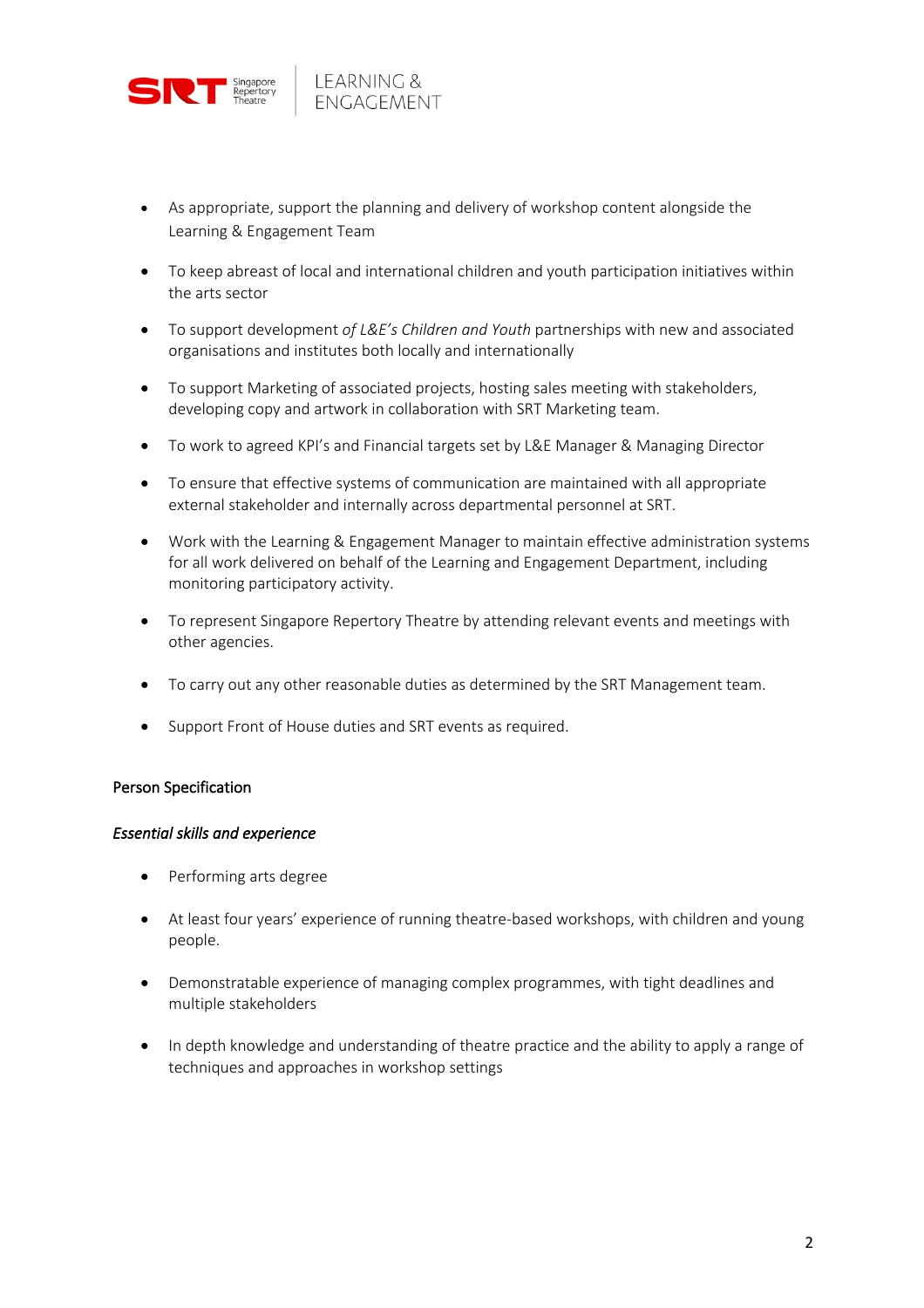

- A proven track record of developing and project managing participatory programmes
- Experience of managing freelancers, volunteers, and other stakeholders
- Excellent verbal communication skills with the ability to address and engage a range of groups and individuals, including partners, practitioner, parents, and participants
- Excellent written communication skills with the ability to create and disseminate clear and coherent reports, evaluative material, and resources
- Excellent interpersonal skills with the ability to build strong relationships with partners and groups
- Knowledge and understanding of the arts and cultural sector, with specific reference to children and youth
- Knowledge and understanding of Child Protection & Safeguarding Policies
- Passion for theatre and participation
- Ability to work both on own initiative and collaboratively
- Willing to work flexible hours including weekends and evenings
- Excellent IT skills; an excellent working knowledge of Microsoft Office

#### Applicants:

All applicants to send CV with accompanying cover letter, stating how they meet the Person Specification above, along reference to the role's responsibilities.

Shortlisted applicants will be asked to attend an interview and prepare a short presentation.

Note: Singapore Repertory Theatre (SRT) is unable to provide feedback to unsuccessful applicants.

About SRT: Founded in 1993, Singapore Repertory Theatre (SRT) is one of the leading English language theatre producers and presenters in Asia. In addition to its repertoire of original musicals like *Forbidden City: Portrait of an Empress*, the company has produced several critically acclaimed plays including *The Pillowman*, *Disgraced* and most recently *Caught*. SRT was the first Singaporean theatre company on Broadway in 1998 as Associate Producer of *Golden Child*, which went from Singapore to New York and earned three Tony Award nominations. SRT's international collaborations include Royal Shakespeare Company's *King Lear* and *The Seagull* starring Sir Ian McKellen, Oscarwinning Sam Mendes' the Bridge Project (2009-2011) as well as 3 Titans of Theatre–a season of works directed by Simon McBurney, Yukio Ninagawa and Peter Brook. SRT produces the very successful